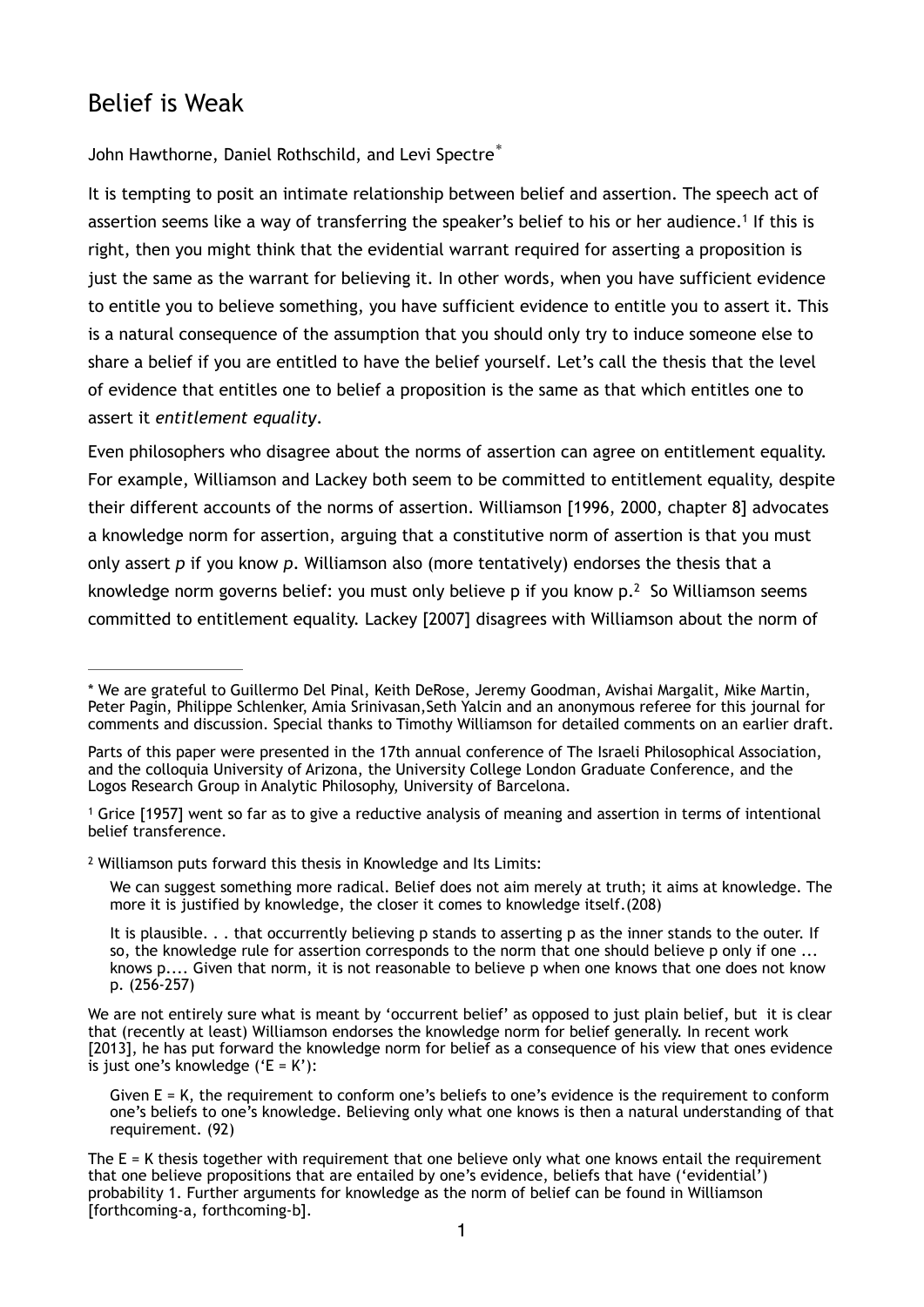assertion: she argues that an assertion of p only requires as evidential warrant that it be reasonable to believe p. In so arguing she directly endorses entitlement equality.

Entitlement equality is false.<sup>3</sup> It is false, we argue, because belief is weak. What we mean by this is that the evidential standards that are required for belief are very low. That belief is weak makes entitlement equality false because the evidential standards for assertion, whatever they are, are much higher than those for belief. To be more concrete, we argue below that merely thinking that a proposition is likely may entitle you to believe the proposition. By contrast, thinking a propositions is likely does not, normally, entitle you to assert it. The thesis that belief is weak is of independent interest because it goes against the grain of many philosophical accounts of belief according to which belief is a mental state akin to sureness or certainty.<sup>4</sup> We accept that there may be a theoretical notion of outright or full belief that is strong, and that shares the same evidential norms as assertion, but we argue that this does not correspond to our basic concept of belief.<sup>5</sup>

Our first argument that the evidential requirements for belief are weaker than those for assertion comes from considering Moore-paradoxical sentences, such as the following:

(1) ?? It's raining but I'm not sure it's raining.

We need an explanation of why (1) is an infelicitous assertion. One explanation is that in order to be entitled to assert *p* you need to be sure that *p*.<sup>6</sup> In this case, anyone asserting (1) must be sure that they are not sure that it's raining, but they also must be sure that it's raining.<sup>7</sup> While this may be possible (if sureness does not iterate), it seems like an uncomfortable position and, so, can explain the oddness of (1).

Let us contrast (1) with this sentence:

<sup>5</sup> We should note also that we are not committed here to the idea that there are constitutive norms of assertion at all [see Pagin, 2011, for an argument for this negative view]. But even if there are not, our arguments still show that in most typical speech-act situations, having a rational belief in p does not entitle you to assert p.

<sup>&</sup>lt;sup>3</sup> We are not alone in rejecting entitlement equality. Milne [2012], for example, writes, 'Sincere assertion requires a stronger epistemic standing than belief' and Stanley [2008] also rejects entitlement equality.

Those who explicitly equate belief with full credence include de Finetti [1990], Levi [1991, 2004], Clarke 4 [2013] and Williamson (though the latter prefers his notion of evidential probability, not credence). In fact, our arguments below will also go against other weaker, but not weak enough, accounts of belief, e.g. Ross and Schroeder [2014] p. 280: "It is rational to believe a proposition p only if one's evidence significantly favors p over its negation." Indeed many epistemologists endorse this thesis (at least implicitly) perhaps because like Ross and Schroeder they think it "is difficult to deny." [ibid.] The requirement that For a recent defense of a view that clearly complies with this general characterization, see, e.g., Leitgeb [2014] or Smith [2010]. In general, views that require beliefs to be consistent and sufficiently supported by evidence, will either require beliefs to be fully supported by evidence, or restricted in some other evidentially demanding way.

<sup>&</sup>lt;sup>6</sup> It is not completely clear how requirement on assertion follows from accounts of the evidential norms of assertion such as Williamson's and Lackey's. Such data might support a principle that in order to assert something you need to be certain of it, which Stanley [2008] endorses. Williamson would seem to need something like a default principle that if you mention a specific piece of knowledge you are sure of it. (In the case of knowledge, this also might explain why it seems strange to say of one person that he knows that p but isn't sure that p.) See Williamson [2000, p. 254], for further discussion.

<sup>&</sup>lt;sup>7</sup> Assuming when you are sure that  $p$  and not  $q$  you are sure of  $p$  and sure that  $q$  is false.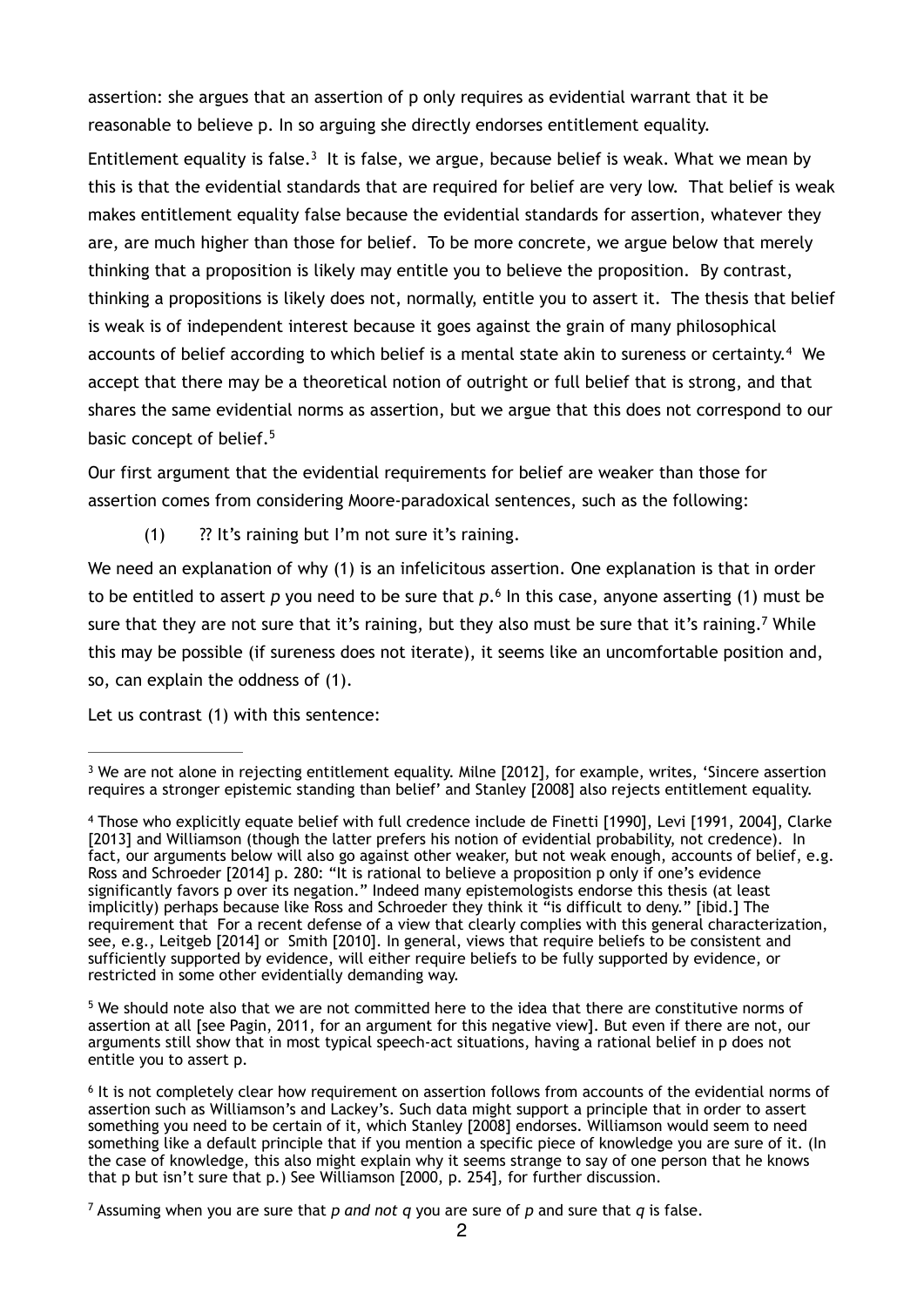(2) I believe it's raining, but I'm not sure it's raining.

There doesn't seem to be anything bad sounding about (2). Suppose, however, the standards for assertion are the same as those for belief. Asserting that it's raining, we saw, is not normatively compatible with asserting that one is not sure it's raining. So, believing that it's raining should not be normatively compatible with not being sure it's raining. If (2) is a true assertion, it is reporting a normatively defective mental state: having a belief that is not warranted by the evidence. However, to our ears, (2) does not seem to be any kind of admission of irrationality. So, it seems that one can believe *p* even if one has not ruled out the doxastic possibility that *p* is false. However, one cannot assert *p* in these circumstances. This suggests that the standards for asserting *p* are strictly higher than for believing *p*. This is not a peculiarity of the particular sentence (1), rather it holds generally that an assertion of a belief allows epistemic hedging in a way that a straight assertion does not. Consider, for instance, this related contrast:<sup>8</sup>

- (3) I believe it's raining but I know it might not be.
- (4) ?? It's raining, but I know it might not be.

There are limits to how much this argument alone can show. For we might think that conversation is governed by distinct norms from belief that disallow the epistemic hedging of (1) without also entailing that the evidential standards are higher for assertion those for belief. Here we follow a roughly Stalnakerian picture of conversation where the goal of assertion is to add a proposition to the common ground, roughly the set of propositions that are presupposed (or mutually taken for granted) in the conversation [Stalnaker, 1974]. We might assume that it is part of the practice of conversation that the common ground is always taken as certain; what is in the common ground is not doubted for the purposes of conversation. In this case (1) and (4) would be odd because they are both proposals to add that it's raining to the common ground, and expressions of doubt about the proposition that it's raining. So they are both putting forward that it's raining as something that is not to be doubted and as something that is doubted by the speaker. This could explain their infelicity. Nothing in this account however, entails that in order to put something forward for the common ground, one must not have any doubts about it. Rather we just assume that putting something forward for the common ground is putting it forward as something that is not doubted for the purposes of the conversation. Thus, distinctive norms of conversational practice can explain why (1) and (4) are unacceptable while (2) and (3)

These examples are particularly surprising since, as Yalcin [2007] notes, any use of '*p* and might not *p*' is 8 infelicitous when embedded under an attitude verb. So we cannot say:

<sup>(</sup>i) ?Tim believes that it's raining and that it might not be raining.

Given that (3) is acceptable we should not take (i) to show that belief in *p* is incompatible with belief in the epistemic possibility that *p* is false. Rather there may be a semantic or pragmatic explanation of why (i) is bad, as in Yalcin [2007], Klinedinst and Rothschild [2012], Dorr and Hawthorne [2013]. Assuming knowledge entails belief, the lack of oddness in 'Tim believes that it's raining but he knows that it might not be' is evidence that this combination is not epistemically defective.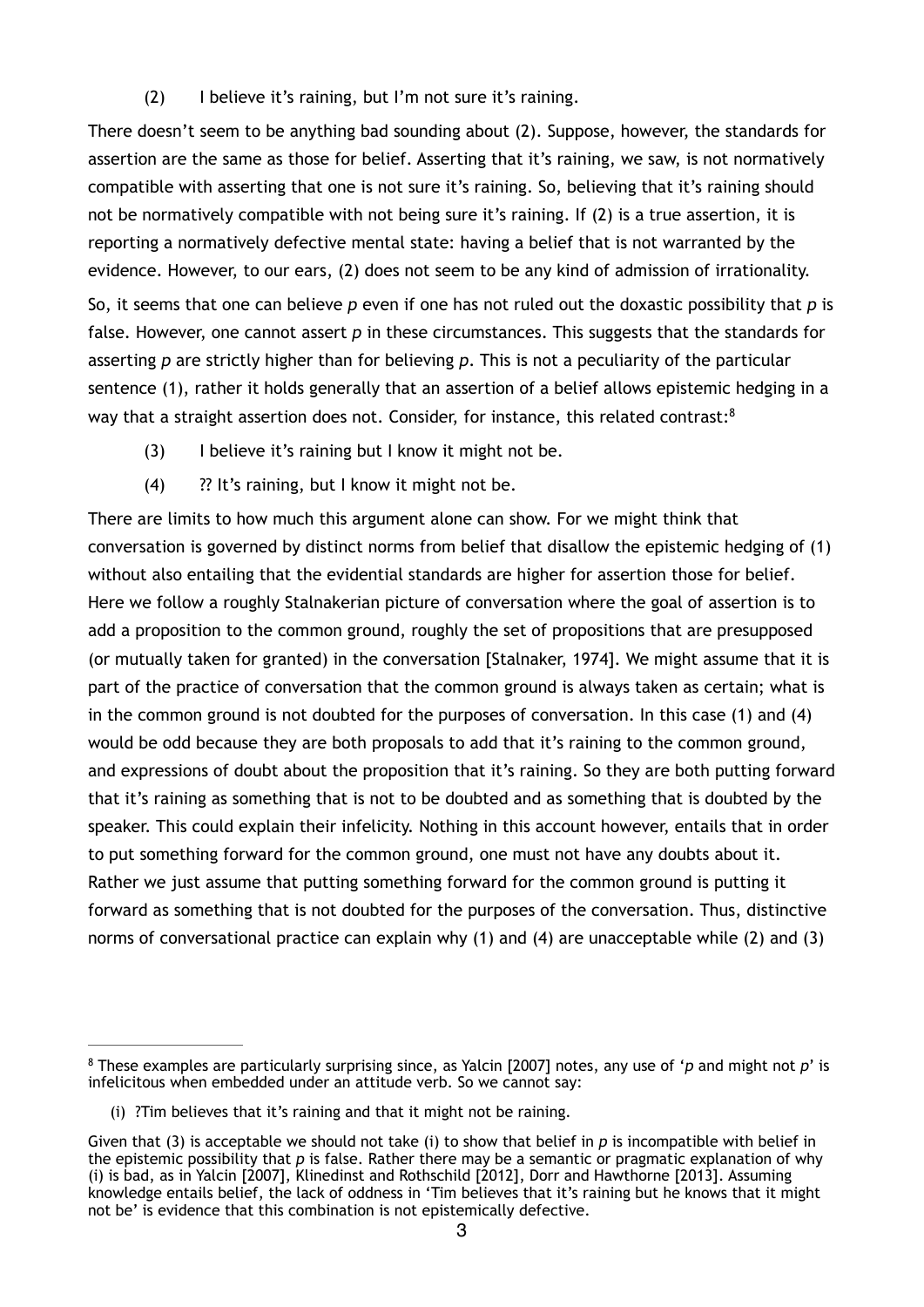do not seem to be admissions of epistemic irrationality in a manner compatible with entitlement equality.9

Another tact one might take is to simply deny that a sentence like (3) reports a belief at all. For example Stanley [2008] claims of a similar sentence (of the form 'I believe φ but don't know φ) that it is not in fact a belief report. He writes:

However the function of using "I believe" [in the sentence] is to qualify support for the truth of a proposition, rather than endorse it. In short, such uses of "believe" are not cases in which one reports a belief that p at all; they are rather cases in which one reports that one has weak reasons in support of the the truth of a proposition.

This view of sentences like (2) and (3) suggests a radical mismatch between the literal meaning of 'believe' and what it is used to expressed in these sentences. This should be avoided if possible as the non-literality of 'belief' in these cases does not cohere with any systematic pragmatic story we know about 'belief'. Our position, and the natural default view, is that 'believe' is used in its ordinary literal sense in (3).

Luckily, there are direct considerations in support of the idea that the epistemic standards for assertion are stronger than for belief. One comes from lottery cases. Many argue that one cannot felicitously assert that one's lottery ticket with a one in a hundred chance of winning won't in fact win [e.g. Dudman, 1992, Williamson, 2000]. However, at least intuitively, it seems reasonable to believe that one's lottery ticket will lose in these situations. If this were not the case no one would be even initially bothered by the lottery paradox. This data is problematic for anyone who endorses entitlement equality and thinks that lottery sentences are unnassertable.

Of course, these judgements about lottery cases might be denied.<sup>10</sup> But the data suggests that having a norm of belief on par with that for assertion is revisionary of our ordinary practice in a way that, e.g., the knowledge norm of assertion does not appear to be.

We will further support the thesis that the standards for belief are weaker than those for knowledge by making two points. The first is that belief is as weak as a variety of other states that might pre-theoretically seem weaker than belief, the second is that the word 'believe' is

<sup>&</sup>lt;sup>9</sup> On this Stalnakerian picture, the norms for any given assertion might be relative to the purposes of the conversation. In this case, as Seth Yalcin (p.c.) suggested to us there might not be, as Pagin [2011] argues with regard to norms generally, any general notion of the norms of assertion.

Note that even on this picture  $-$  that may be used to salvage entitlement equality  $-$  belief is compatible with rational doubt. Thus, the Williamsonian brand of entitlement equality isn't saved nor is the thesis that rational belief must be knowledge with (evidential) probability 1.

 $10$  Williamson [2000, p. 256], for instance, seems committed to the idea that belief that one's lottery ticket is a loser less than perfectly rational in these cases. Note that he also refers to 'outright belief' in this context, which we argue below is a technical concept that does not correspond to belief in the ordinary sense. Cohen and Comesaña [2013] claim that rationality doesn't permit degrees of irrationality, and so not being perfectly rational is equivalent to being irrational. In any case, in recent work Williamson does not qualify irrationality but instead distinguishes between unjustified belief and unjustified but excusable belief.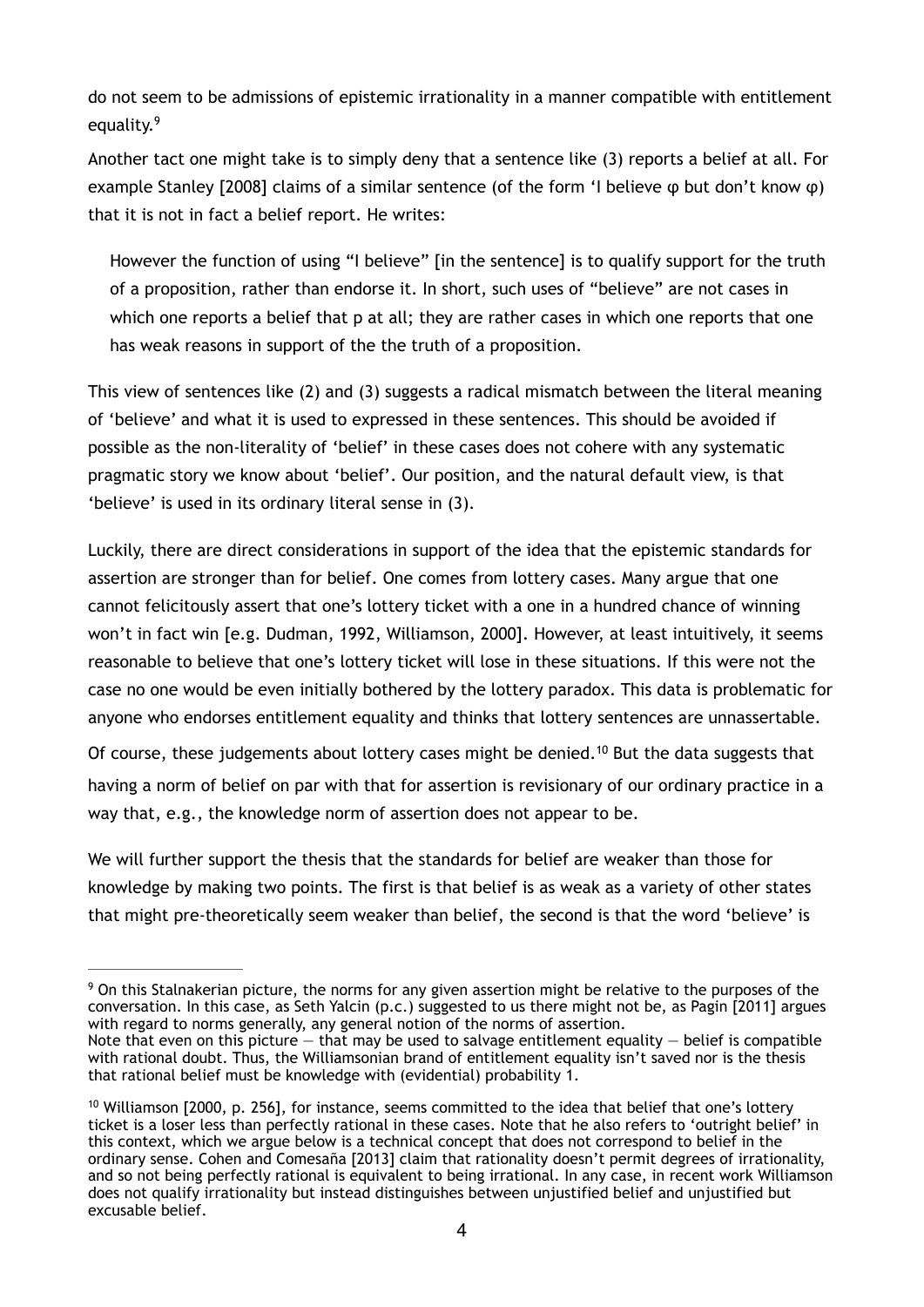not ambiguously expressing both a strong sense, as strong as assertion, in some contexts and a weak sense in other contexts.

Let us consider other ordinary expressions for belief-like states such as 'think', which is the most standardly used non-factive attitude verb. We can run all the arguments above with 'think' just as well as with 'believe'. One might be tempted to say that 'think' expresses a weaker epistemic state than 'believe'. However, if this were the case it would be possible for someone to be in a state in which they think it's raining but they don't believe it's raining. Intuitively, an attribution of such a mental state is contradictory:11

(5) ??Tim thinks it's raining, but he doesn't believe that it is.

All this is unsurprising, as it is widely accepted that the verbs 'think' and 'believe' are synonyms.<sup>12</sup> However, consider the state of being of the opinion that p. This might appear to be a weaker epistemic state than believing that *p*. However, similar considerations show that it is not. For it seems contradictory to say:

(6) ??Tim is of the opinion that it will rain, but he doesn't go so far as to think/believe that it will.

Thus it seems that even the expression 'being of the opinion that' picks out a mental state as strong as believing. This shows that the norms for belief cannot be stronger than the norms for being of the opinion that.

Most surprisingly, it seems that even suspecting may be as weak as believing, or close anyway. For some people find the following sort of sentence odd:

(ii) ??Martha thinks it's raining, but Ned believes it's raining.

Compare this, for instance, to:

(iii) Martha likes to do the dishes, but Ned loves to do them.

 $11$  A worrv about this argument is that due to what is called neg-raising, which we discuss below, negated attributions of belief often are interpreted as attributions of belief in the negation. So, saying 'I don't believe it will rain' seems tantamount to saying 'I believe it won't rain.' This could explain why (5) is contradictory without recourse to the thesis that thinking entails belief. However, this explanation fails to explain a range of other data. First, note that if neg-raising were really obligatory then the following sentence would sound contradictory which it does not:

<sup>(</sup>i) Tim doesn't believe it's raining, nor does he believe it's not raining.

In addition, even when there is not an explicit sentential negation there is plenty of evidence that 'think' is not weaker than 'believe'. For example, if it were the following sentence would sound coherent:

Neg-raising cannot explain this contrast since 'likes' is also neg-raising.

 $12$  Though we note here a number of differences between 'think' and 'believe'. 'Believe' but not 'think' can be modified by 'firmly' and 'fully'. Having a belief that *p* seems equivalent to believing p, but thinking *p* doesn't seem equivalent to having the thought that *p*. 'Think' also allows a progressive use that belief does not: 'I was thinking that John would win, but then I realized he wouldn't.'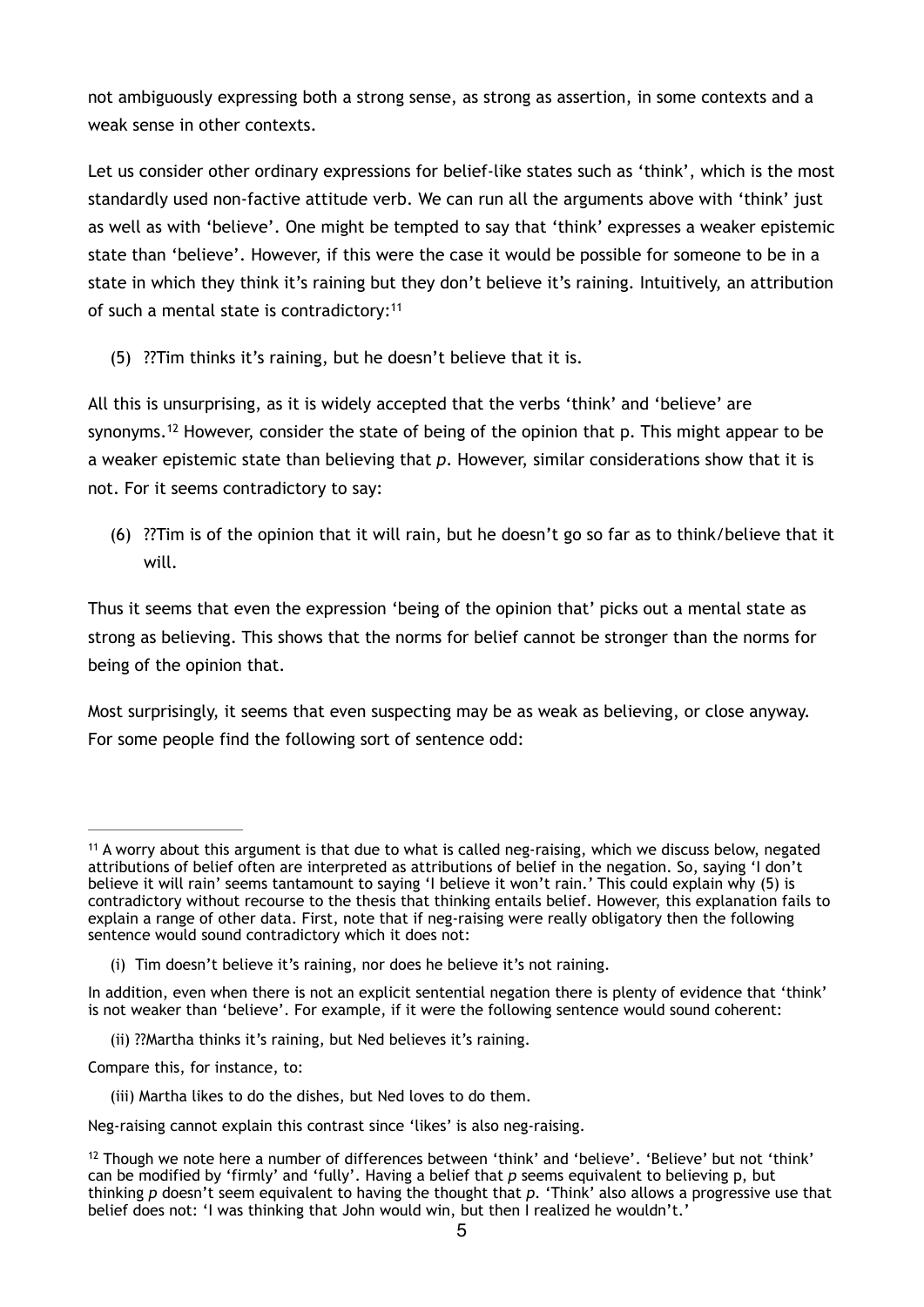(7) ?Tim doesn't actually think that John stole the painting, but he suspects that he did.<sup>13</sup>

This is less categorically contradictory-sounding then the previous examples, but some consulted suggest that there is some sort of oddity at least in (7). Note also that in legal contexts suspicion is often defined as a genre of belief. For example: 'SUSPICION. A belief to the disadvantage of another, accompanied by a doubt' [Bouvier, 1856]. Similar observations apply to other weak epistemic attitudes:14

- (8) a. ?Tim has some confidence that it will rain, but it's not that he thinks it will rain.
	- b. ? Tim half-expects that it will rain, but it's not that he thinks it will rain.
	- c. ?Tim is tempted to think that it will rain, but it's not that he thinks it will rain.

These examples suggest that, at least for some, 'believe' is a bit like 'open': when something is open to any degree it is open, when you believe something to any degree you believe it.

We don't take a firm stance here on whether, in fact, it is possible to suspect/half-expect/be tempted to think/have some confidence that *p* without thinking *p*, as the status of the judgments here is not sufficiently clear. We do note that if belief is as weak as at least one of these attitudes, then it is clear that the norms governing belief must be weaker than assertion, for merely suspecting *p* does not entitle one to assert *p*. So these observations suggest that entitlement equality is false. Moreover, if belief is as weak as any of these attitudes then a knowledge norm (or a truth norm) cannot govern belief, for no one would argue that one should only suspect *p* when *p* is known (or true).

Further support for the thesis that 'believe' is weak comes from consideration of the linguistic phenomenon called neg-raising [Fillmore, 1963, Prince, 1976]. When saying that you don't believe *p* you often suggest that you believe not-*p*, i.e. that you disbelieve *p*. This is called negraising because the negation seems to be read further on in the sentence: not as negating the mental state verb but as negating its content. Neg-raising occurs with all the belief-like mental state expressions we have discussed so far, 'believe', 'think', and 'is of the opinion that'. Negraising does not, however, occur with 'know': saying 'John doesn't know *p*' doesn't suggest that John knows not-*p*.

What we want to observe is that only weak mental state verbs allow neg-raising. In the belief realm, 'is certain that', 'is sure that', and such expressions do not give rise to neg-raising. In the realm of desires, 'want', the weak term, allows neg-raising, but 'need' does not. In the realm of

<sup>&</sup>lt;sup>13</sup> We use '??' to indicate more infelicity than '?'. For a minimal pair compare to 'Tim doesn't actually believe that John stole the painting, but he hopes that he did.'

<sup>&</sup>lt;sup>14</sup> These examples come from Williamson  $(p,c.)$ .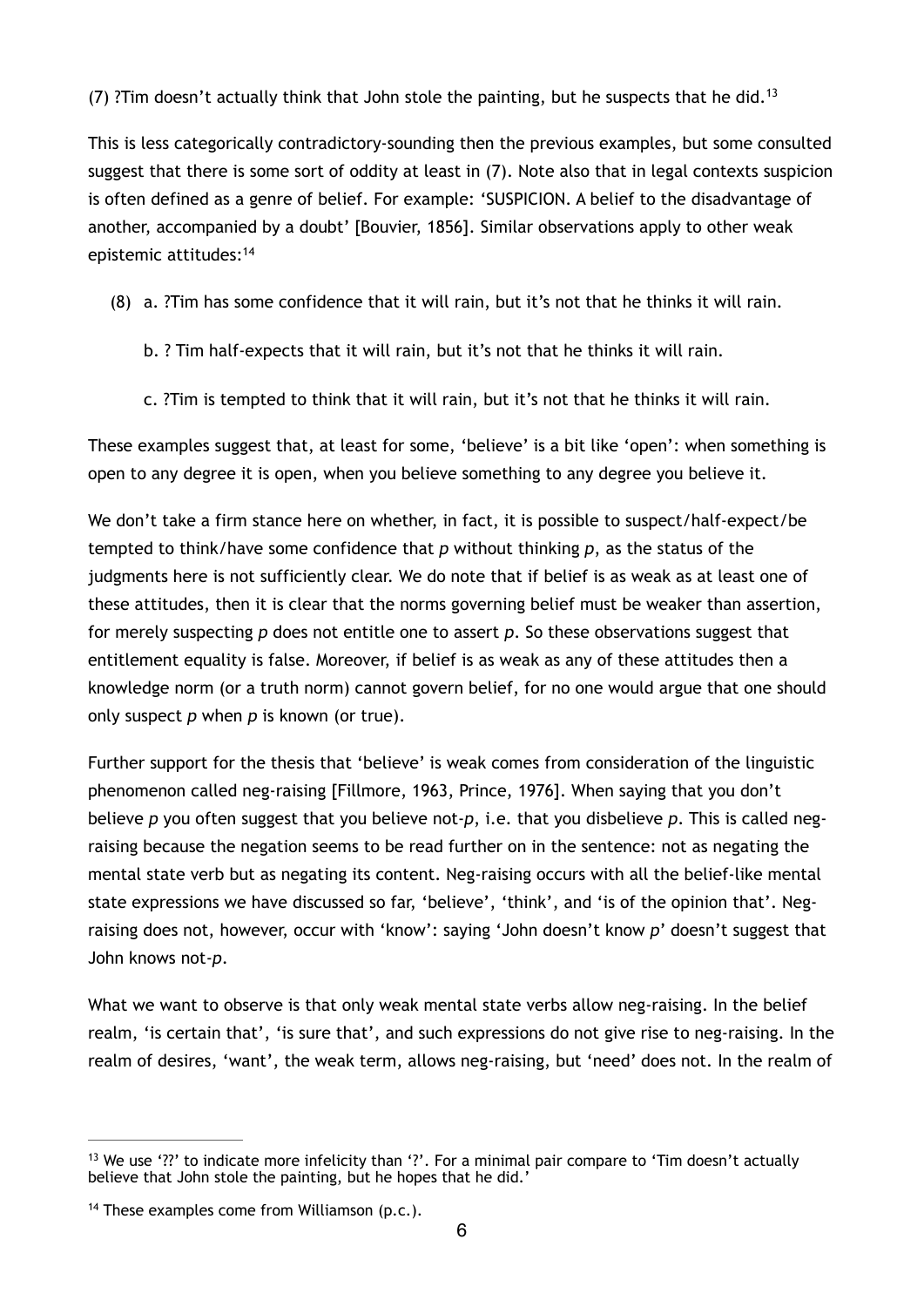attitudes, 'like' the weak term allows neg-raising, but 'love' does not.<sup>15</sup> In the realm of advice, 'advise' and 'recommend' allow neg-raising while 'command', 'demand' and 'order' do not. Thus considerations of neg-raising suggest that 'believe' and 'think' are, like 'is of the opinion that', weak expressions. The weakness of the expressions suggests that the standards for rationally holding them are lower than those of assertion and knowledge.

A possible way of rescuing entitlement equality (and a knowledge norm for belief) is to plead for an ambiguity in the term 'believe'. On this view 'believe' has at least two meanings: it has a weak sense in which it means something like being of the opinion that or suspecting and a stronger meaning in which attributes full belief. The idea would then be that entitlement equality (and a knowledge norm) only apply to the latter, stronger sense. However, the examples above show that this cannot be right. For if 'believe' had two senses it should be possible to attribute belief in the weaker sense but deny it in the stronger sense. But we have seen that we cannot say of a single person that they are of the opinion that *p* but lack the belief that *p*. Thus, 'believe' is not ambiguous: it is simply weak.16

We now want to make some suggestions about what *does* entitle one to believe a proposition. One standard view, the threshold view, is that you are entitled to believe *p* just in case you are entitled to have a sufficiently high credence in *p*. Usually it is thought that the threshold must be at least above 50%. Observations by Swinburne [1983] and Jeremy Goodman (p.c.) suggest that this is not right. To take Goodman's example, consider a three-horse race. Assume that horse A is more likely to win than horse B which in turn is more likely to win then horse C (so the probabilities of winning could be known to be 45%, 28%, 27%). In this case it seems fine to say 'I think horse A will win' or 'I believe horse A will win'.17

Interestingly, this piece of data does not eliminate the idea that the threshold for believing *p* is that you find *p* likely or probable. As Yalcin [2010] observes in cases like the above it is also acceptable to say 'Horse A is likely to win' or 'Horse A will probably win'.<sup>18</sup> Thus, it seems that finding something likely may in fact be the right evidential warrant for believing it: but, surprisingly, thinking something probable does not require believing it more likely than not.

The case above might tempt one to think that it is sufficient for thinking something probable (and hence having warrant to believe it) that it be more likely than its salient alternatives. If

 $15$  Of course, neg-raising in its canonical form only applies when these terms take propositional complements, as in 'I like/love that John made me breakfast' or 'I would like/love to go to the movies'.

<sup>&</sup>lt;sup>16</sup> The lack of ambiguity in 'believe' and 'think' may be surprising to those who posit wide-spread semantic or pragmatic ambiguity across natural language predicates.

<sup>&</sup>lt;sup>17</sup> 'Think' seems slightly more natural here, but 'think' often feels more natural. Note also it is awful to say, in this case, 'I think horse A will win but I don't believe it will'.

 $18$  We note in both cases that these judgments are not completely universal, but they seem fairly robust. Of course, all these judgements could represent some form of cognitive error [see Windschitl and Wells, 1998] , but we agree with Yalcin that it is more likely that they reflect somewhat surprising aspects of our notion of likelihood and belief.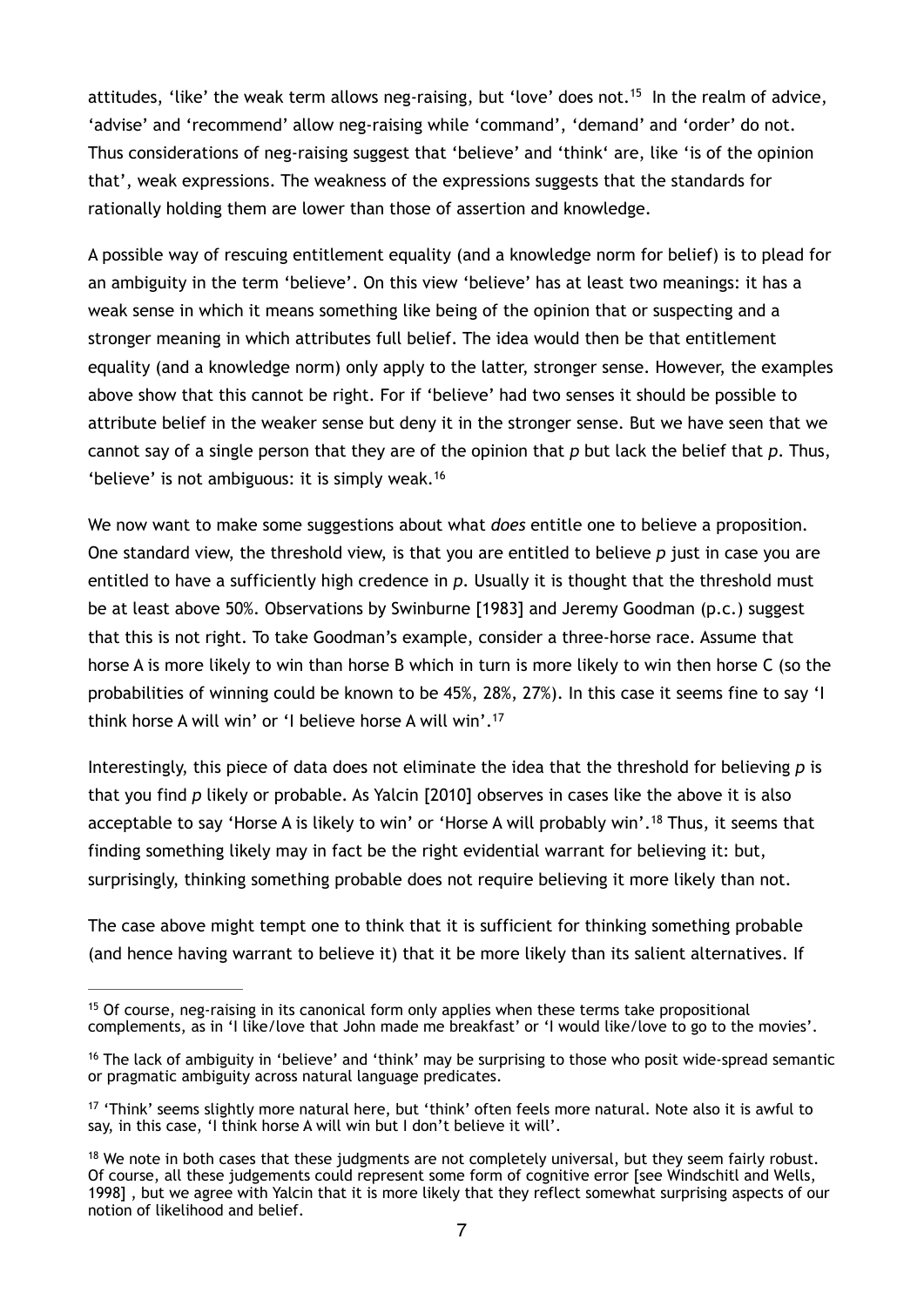this is right, then belief is relative to something like a partition of the relevant outcomes [as Yalcin, 2010, suggests]. This is a rather strange situation: for while in some contexts we might think that horse A will win in the scenario above, if the salient partition is just the proposition that horse A will win and the proposition horse A will lose, then we will not think that horse A will win.

Clearly, then, seemingly valid arguments about beliefs will turn out to be false if they involve a shifting of the salient partition. For example the argument from think *p* to not think not-*p* is not valid if the partition is shifted.<sup>19</sup>

However, upon examination the view that one thinks *p* just in case *p* includes all the likely alternatives in a salient partition cannot be right, as Yalcin (2010) observes. In a lottery in which one ticket has a 2% chance of winning and every other ticket a 1% chance of winning, it would seem odd to believe that the 2% ticket will win or to think it probably will win. Thus, the threshold view might not be entirely wrong: to believe something might require a) it be significantly more likely than the salient alternatives, and b) it be above some contextually determined threshold of likeliness.<sup>20</sup> We do not pretend to be giving the full conditions for being warranted in believing *p* here, but just to suggest a rough preliminary account.

This line of thought can be strengthened by considering the practice of asking questions like 'Who do you think will win the election?' In general a wh-question presupposes that there is at least one positive answer. This explains why it is strange to ask, 'Who are you confident will win the election?', unless it's already taken for granted that there is one person who the addressee is confident will win the election. But note that asking, 'Who do you think/believe will win the election?' does not seem to make any strong presupposition about the addressee's knowledge. So it seems that thinking/believing *p* does not even require being confident that *p*. This supports the idea that thinking  $p$  just requires thinking  $p$  is likely.<sup>21</sup>The reason that the evidential standard for thinking *p* likely are no lower than those for thinking *p* may be that thinking *p* likely entails thinking *p*. We can make the same argument as we made above with being of the opinion that *p* or suspecting *p*: there does not appear to be a coherent mental state in which one thinks *p* is likely without thinking *p*. The incoherence of such a state is suggested by the fact that the following sentence sounds bad:

<sup>&</sup>lt;sup>19</sup> Note, however, that any partition relativity in 'think' or 'believe' cannot be too easily switched or it would allow contradictory sentences such as 'I think horse A will win but I think horse A will lose' to be acceptable.

 $20$  Significance might be very weak, but we do not want to say just more likely because it does not seem like only a minuscule difference is sufficient, as Yalcin also observes.

 $21$  If we accept this equivalence of thinking p and thinking p likely a new problem arises. For in this case believing that p is likely would require believing that p is likely is itself likely. This iteration effect might seem to make belief even weaker than we propose. One option is to adopt a non-standard semantics for belief attributions according to which believing p is likely just requires having a belief state that makes p likely, e.g. Yalcin [2010] and Rothschild, [2012].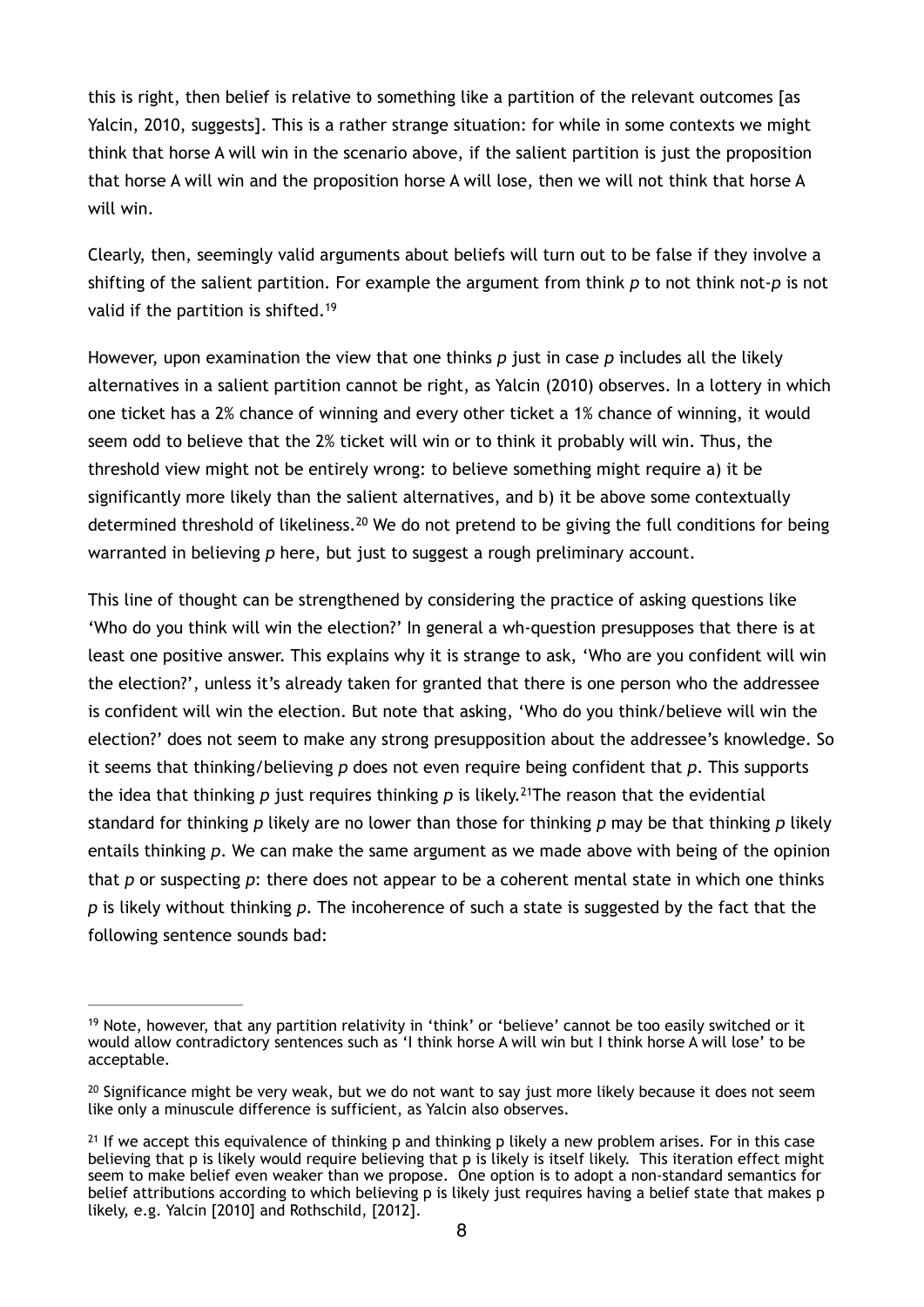(9) ?Tim doesn't think John will win nor does he think John won't win, but he thinks John is likely to win.

It is worth noting that viewing thinking p as no stronger than thinking p likely yields a partial explanation of why neg-raising occurs with 'think' and 'believe'. When *p* and not-*p* are relevant alternatives, the only case in which you don't think either *p* or not-*p* is likely are ones where you think they have roughly even chances (or have, in any case, no opinion one way or the other). Thus, as long as one assumes that you have any view at all about *p* versus not-*p*, not thinking *p* will entail thinking not-*p*. Since indifference between *p* and not-*p* cannot be guaranteed we do not have a full explanation of neg-raising, but we at least can explain why it is a plausible inference in many cases.22

The considerations above provide another direct argument against entitlement equality and against the thesis that believing *p* normatively requires knowing *p*. It is clear that one can be fully justified in thinking something likely without being entitled to assert it or knowing it. But we have seen that thinking or believing *p* is likely is sufficient for thinking *p*. In this case entitlement equality must be false. In addition, this line of thought indicates that believing *p* cannot normatively require knowing *p*.

We should note here that while belief seems to have weak evidential norms, certainly weaker than those for assertion and possibly even weaker than having over 50% overall credence, other epistemic attitudes related to belief do not. Being certain or being sure, for instance, have much stronger evidential norms than belief. Nothing we have said suggests that the evidential norms for these notions are weaker than those for assertion. In the philosophy literature one often sees reference to 'outright belief' or 'full belief'. The main use in the literature of these terms is to distinguish merely believing something probable from believing simpliciter. This may be a useful theoretical notion distinct from certainty and sureness, and it may be one for which norms comparable to those for assertion apply.<sup>23</sup> However, our arguments above indicate that this notion is not a disambiguation of what we ordinarily mean by 'belief'; rather it seems a theoretical posit. Thus, those arguing for the importance of outright or full belief as a notion stronger than ordinary belief but distinct from believing or being certain cannot argue for it on

<sup>&</sup>lt;sup>22</sup> Note that this view also explains saying 'Tim doesn't think/believe Bill will win, but he doesn't think/ believe Bill won't win' suggests that Tim gives roughly even chances or has no information at all.

<sup>&</sup>lt;sup>23</sup> For example, Wedgwood [2012] writes 'we typically assume that a sincere assertion of a proposition  $p$ expresses an outright belief in *p*.' So, he takes the close relation to assertion as an essential mark of outright belief.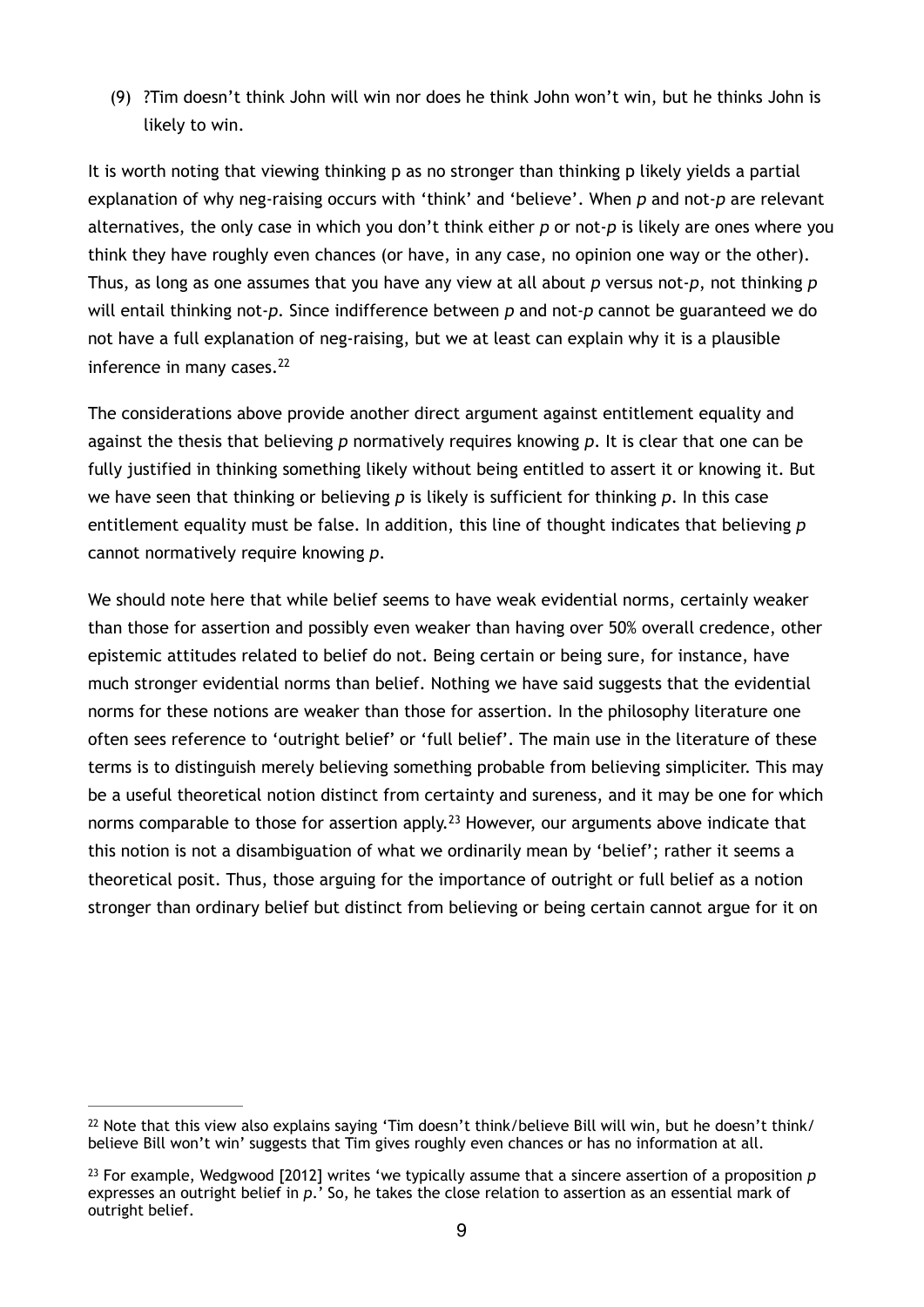the basis of its commonsense status as grounded in our talk about belief.<sup>24</sup> The everyday notion of belief is a weak one.25

Suppose there is an important notion FB (for 'full belief') for which entitlement equality holds (leaving open the question of whether the term 'full belief' picks out FB in English). <sup>26</sup> What can we say about it? For one thing, the badness of examples like (1) and (3) suggest that FB is incompatible with any kind of doubt. Many epistemologists like to think that knowledge entails the relevant sense of belief, so in this case knowledge would need to entail FB. But if knowledge entails FB than you cannot know anything for which you have doubts, which might be a worrisome consequence, since we tend to think we know in cases where we are not certain. So it seems like the advocate of FB as the relevant notion of belief either has to deny that knowledge entails FB or has to deny that we ever have knowledge in cases where there are doubts.27

We have argued that the norms of assertion are stronger than those for belief. We might want to ask why this is so. Here we can only speculate, as other norms for assertion (including a belief norm) would be completely coherent. However, they may lack important features that a stronger norm (such as a knowledge norm) has. We note one feature that may be relevant. If we work with an attitude that does not require full confidence to hold, assertion might not be an effective means of sharing that attitude. For if A finds out the B has, say, 99% confidence in *p*, A might not raise his confidence to 99% even if he trusts that B has reached this confidence solely on the basis of good, non-misleading evidence. So, if 99% confidence were the norm of assertion, even a fully trusting audience who accepted an assertion that *p* might not then be in a position to assert p himself. More generally, finding out that someone correctly has come to have a high confidence in *p* does not immediately tell you what attitude to have towards *p*. On the other hand, finding out that someone knows *p* forces you to accept *p* yourself. Thus it seems that

 $I<sup>24</sup>$  In particular, those who stress the importance of outright belief tend to do so against a Bayesian eliminativism about the notion [e.g. Sturgeon, 2008]. In this literature it is generally taken for granted that the notion of outright belief is the commonsense one. Our point here is that this is far from clear.

<sup>&</sup>lt;sup>25</sup> Similarly, we might think that the mental act verb 'judge' is not weak in the way belief is. Williamson considers belief to be the inner analogue to assertion, but it seems that judging is a closer analogue as, like assertion, it is an act. Note also that 'judge' is not neg-raising: saying you don't judge that it's raining doesn't suggest you judge it's not raining. Also it is not clearly contradictory to say of someone that they believe p but do not judge that *p*. It as at least plausible that the evidential warrant required for judging that *p* is stronger than that for believing *p*. Tellingly, perhaps, the verb 'judge' in this general sense has little currency outside of philosophical contexts.

 $26$  It is clear, however, that locutions like 'firm belief' do not pick out the right notion. There is nothing at all defective about firmly believing your lottery ticket will lose, even if there are only probabilistic grounds for this.

 $27$  Of course, one way out of this dilemma is to use the conversational strategy sketched on page 4 to explain (1) and (3), so maintaining that FB is compatible with doubt [this is the strategy pursued by Stanley, 2008].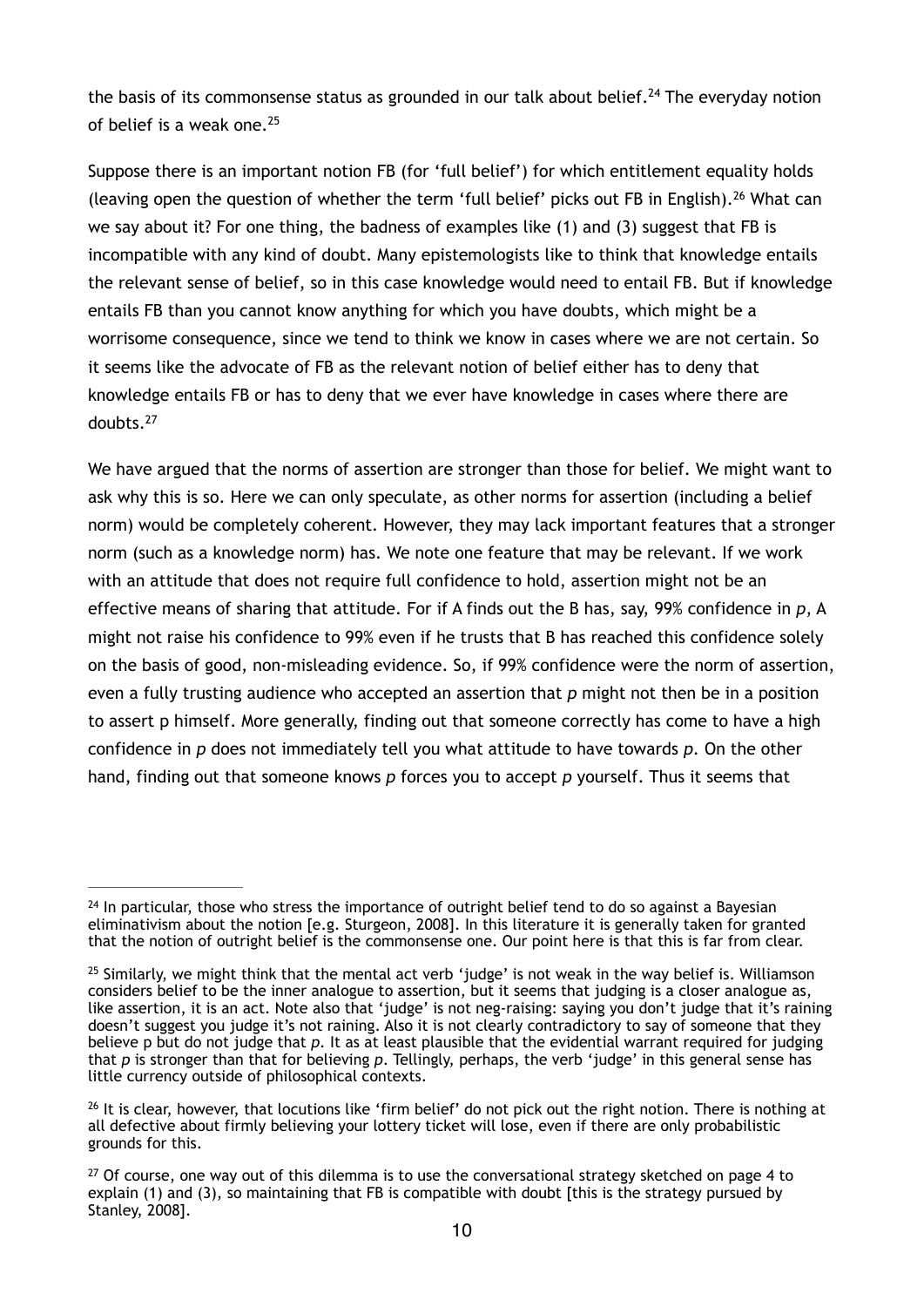having an evidential standard like knowledge allows for efficient transference of information in a way that merely requiring belief does not.<sup>28</sup>

## References

John Bouvier. A Law Dictionary, Adapted to the Constitution and Laws of the United States. 1856.

Roger Clarke. Belief is credence one (in context). Philosopher's Imprint, 13(11), 2013.

Cian Dorr and John Hawthorne. Embedding epistemic modals. Mind, 122: 867-913, 2013.

V H Dudman. Probability and assertion. Analysis, 52:204–211, 1992.

Charles Fillmore. The position of embedding transformations in grammar. Word, 19:208–231, 1963.

Bruno de Finetti. Theory of Probability. Wiley, New York, 1990.

Paul Grice. Meaning. Philosophical Review, 66:377–388, 1957.

Nathan Klinedinst and Daniel Rothschild. Connectives without truth-tables. Natural Language Semantics, 20(2):137–175, 2012.

Jennifer Lackey. Norms of assertion. Noûs, 41:594–626, 2007.

Hannes Leitgeb. The stability theory of belief. Philosophical Review, 123(2):173–204, 2014.

Isaac Levi. The Fixation of Belief and Its Undoing: Changing Beliefs Through Inquiry. Cambridge University Press, Cambridge, 1991.

Isaac Levi. Mild Contraction: Evaluating Loss of Information Due to Loss of Belief. Oxford University Press, Oxford, 2004.

Peter Milne. Belief, degrees of belief, and assertion. Dialectica, 66:331–349, 2012.

Peter Pagin. Information and assertoric force. In Jessica Brown and Herman Cappelen, editors, Assertion: New Philosophical Essays. Oxford University Press, 2011.

Ellen F Prince. The syntax and semantics of neg-raising, with evidence from French. Language, 52(2):404–426, 1976.

Jacob Ross & Mark Schroeder. Belief, Credence, and Pragmatic Encroachment. Philosophy and Phenomenological Research 88 (2):259-288, 2014.

Daniel Rothschild. Expressing Credences. Proceedings of the Aristotelian Society, 112(1.1): 99-114, 2012.

Martin Smith. What Else Justification Could Be, Noûs, 44 (1):10 - 31, 2010.

Robert Stalnaker. Pragmatic presuppositions. In Milton K. Munitz and Peter K. Unger, editors, Semantics and Philosophy. NYU, 1974.

<sup>&</sup>lt;sup>28</sup> Thanks to Philippe Schlenker for suggesting this line of thought to us. Stanley [2008] pursues a related thought in his argument for a certainty norm for assertion.